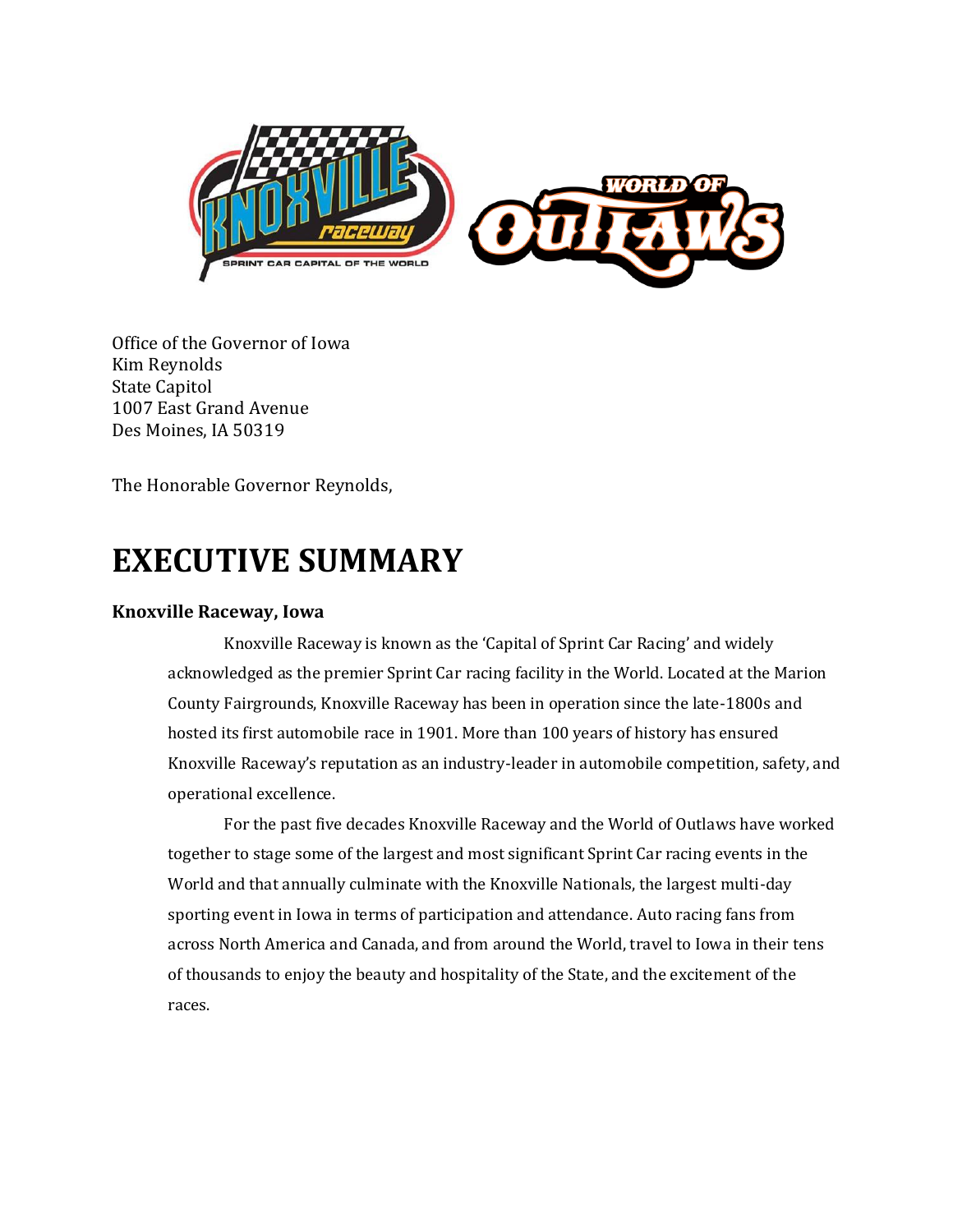#### **World Racing Group / World of Outlaws**

World Racing Group (WRG) is the leading dirt track motorsports sanctioning body in the World. Through its World of Outlaws and DIRTcar Racing brands WRG sanctions, organizes, and/or promotes 5,600 dirt track motorsports events every year across the country. The World of Outlaws brand competes in front of more than a million live-event attendees every year, and this year alone has seen its event broadcast nationally on the CBS Sports Network and FOX Sports. Through its dirt-track racing brands the World Racing Group, and the World of Outlaws, the organization is acknowledged as one of the four major pillars of automobile racing in North America, the others being NASCAR, IndyCar, and NHRA.

#### **Iowa Department of Public Health and**

#### **Center of Disease Control and Prevention Guidelines**

As an event organizer WRG has created a comprehensive set of Operational Procedures consistent with IDPH and CDC Guidelines for a limited-in-scope dirt-track motorsports event at Knoxville Raceway that will help protect the local Marion County community and Iowa State residents, as well as essential Raceway Staff, WRG Race Officials, and Participants.

The Operational Procedures have been written with consideration to all the relevant IDPH and CDC Guidelines and are mindful to slow the spread, mitigate resurgence, and prepare for the possibility of outbreaks of COVID-19, enabling Knoxville Raceway to operate on a most limited basis possible to deliver an auto racing event.

- IDPH Novel Coronavirus (COVID-19)
- CDC Social Distancing, Quarantine, and Isolation
- CDC Cleaning and Disinfection for Community Facilities
- OSHA Guidance for Preparing Workplaces for COVID-19

To this extent Knoxville Raceway and WRG will introduce a '**CLEAN-COVER-CONFINE**' mantra that will encourage all attendees to practice good health and hygiene [**COVER**], ensure all equipment and surfaces are consistently and thoroughly disinfected [**CLEAN**], and as much as possible stay within designated areas and with only family/team cohorts and minimize social interactions [**CONFINE**].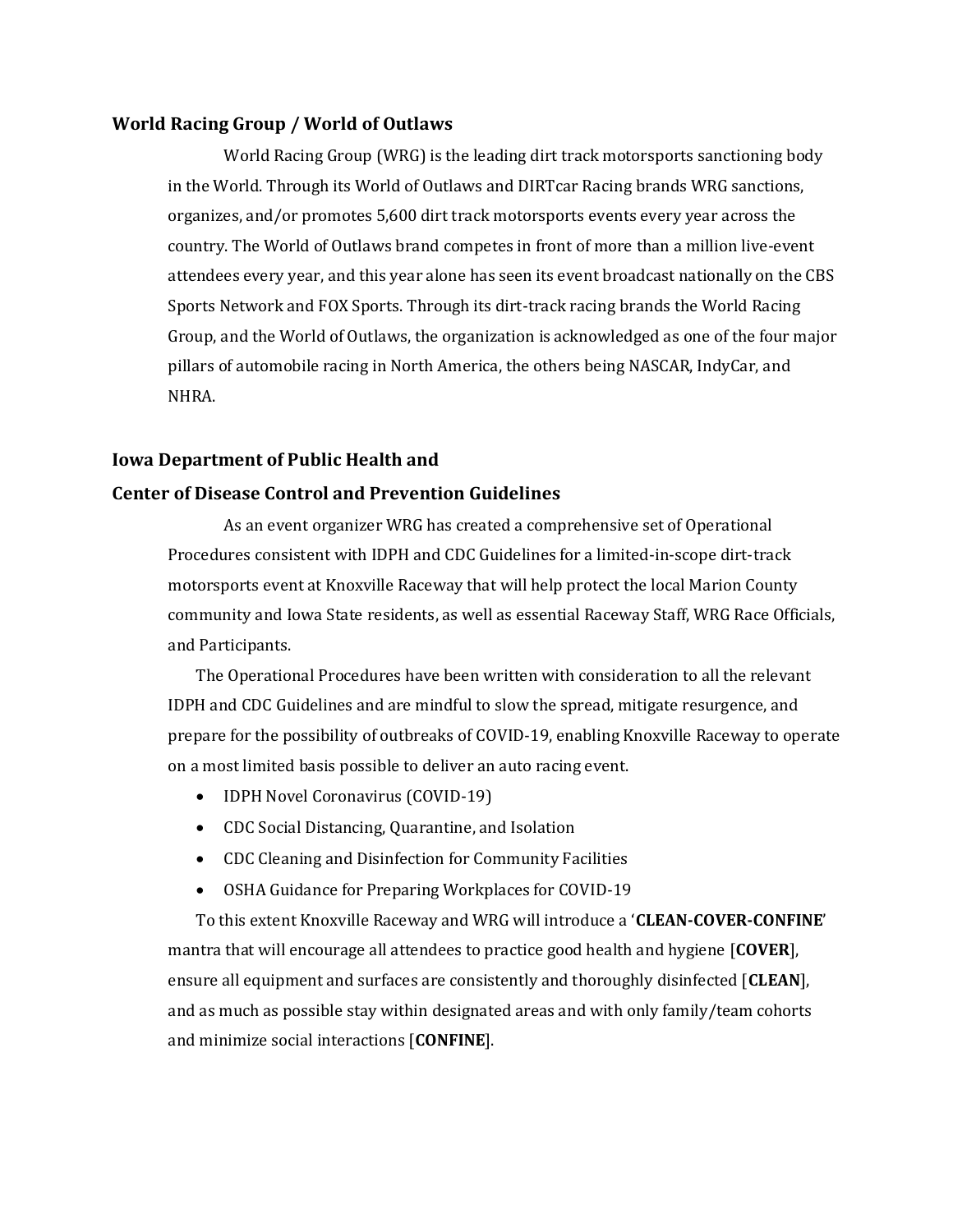#### **Seeking Permission: To Conduct a Most Limited Basis Auto Racing Event**

Knoxville Raceway, in conjunction with WRG, is seeking permission to conduct a mostlimited-basis possible World of Outlaws Sprint Car race on Friday, May 8. The "Behind Closed Doors" event will be conducted with the safest minimum possible attendees while observing IDPH and CDC Guidelines and policies at all times. The attendees will be delineated into three groups:

- Knoxville Raceway Essential Staff
	- o Facility Management, Fire & Safety, Security
- World of Outlaws Racing Series Officials
	- o Race & Technical Operations, TV Broadcast Engineers
- Participants and Race Teams

#### *There will be no spectators at the event*

If permission is granted to conduct this "Behind Closed Doors" auto race both Knoxville Raceway and WRG will need approximately one week to mobilize their respective resources to safely conduct a successful event.

#### **State of Industry**

Prior to the onset of the COVID-19 pandemic automobile racing was enjoying a boom period with attendances across all forms of motorsports enjoying an upward trajectory.

It is neither Knoxville Raceway's nor WRG's desire to be the 'First' to return to racing in response to commercial pressures, but rather to be the 'Best' in demonstrating the use of best practices to assist sporting organizations generally, the motor racing community specifically, as well as to city, county, and State government officials around the country.

As States across the country begin to ease restrictions on businesses and the general public, in the coming weeks it is our belief that all the major motorsports organizations in North America will tentatively return to competition with "Behind Closed Doors" events.

#### **Why this is good for State of Iowa**

The auto racing industry in Iowa is extremely robust, supporting the State economy through a variety of motor racing industry-related businesses, from racing facilities to racecar and related-equipment builders and constructors to full-time auto racing teams. There are 52 auto racing venues in Iowa, 42 of which host dirt-track racing events.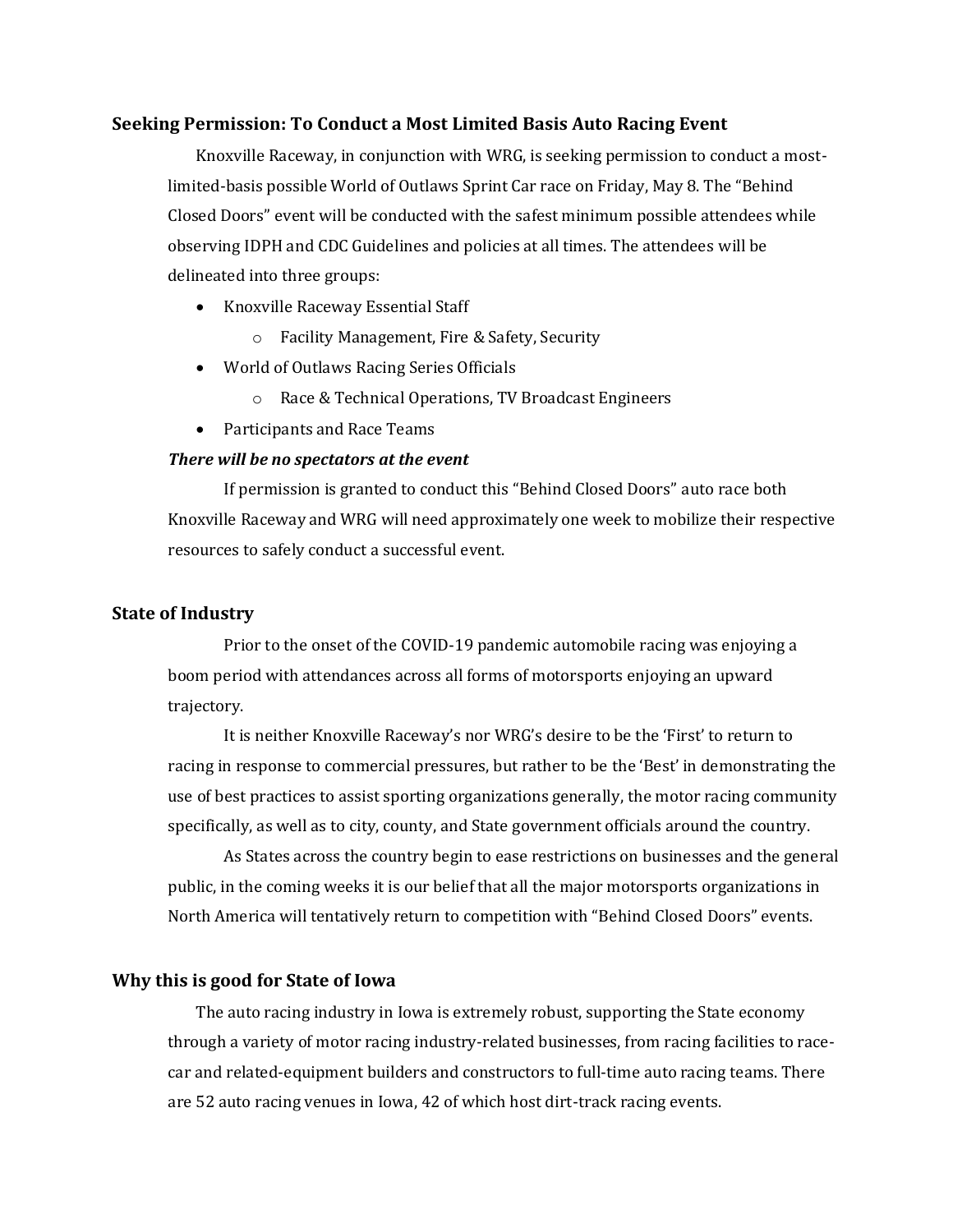- More than 1,000 events staged annually
- More than 5,500 competitors
- More than 1.1-million spectators attended auto racing events in Iowa in 2019
- Annually more than 25,000 people a mixture of full-time and part-time are employed by auto racing venues in Iowa

Knoxville Raceway's leadership position within dirt track racing nationally and internationally, and in the State of Iowa specifically, will provide a pathway for all racetracks to safely return to operation in the coming weeks and months. It is our hope that with a showcase success at Knoxville Raceway the World of Outlaws could continue to make progress in its return to racing across the country and potentially at additional venues in Iowa as well.

#### **In Conclusion**

Nationally, there are 1,226 auto racing tracks in North America, 610 of which are dirt track racing venues; the operators and managers of these tracks will be closely observing what happens at Knoxville Raceway in the coming weeks and taking their cues for how to act and safely return to competition. The "Behind Closed Doors" event on May 8 will be televised live across North America and around the World via the DIRTVision streaming platform and will be viewed by hundreds of thousands of auto racing fans and motorsports industry professionals across multiple social media platforms. As potentially the first "live" nationally-renowned auto racing series to return to competition the eyes and ears of the world will be on Knoxville Raceway to witness the first sounds of engines roaring, indicating Iowa, and North America, is on track – literally and figuratively – to returning to normal.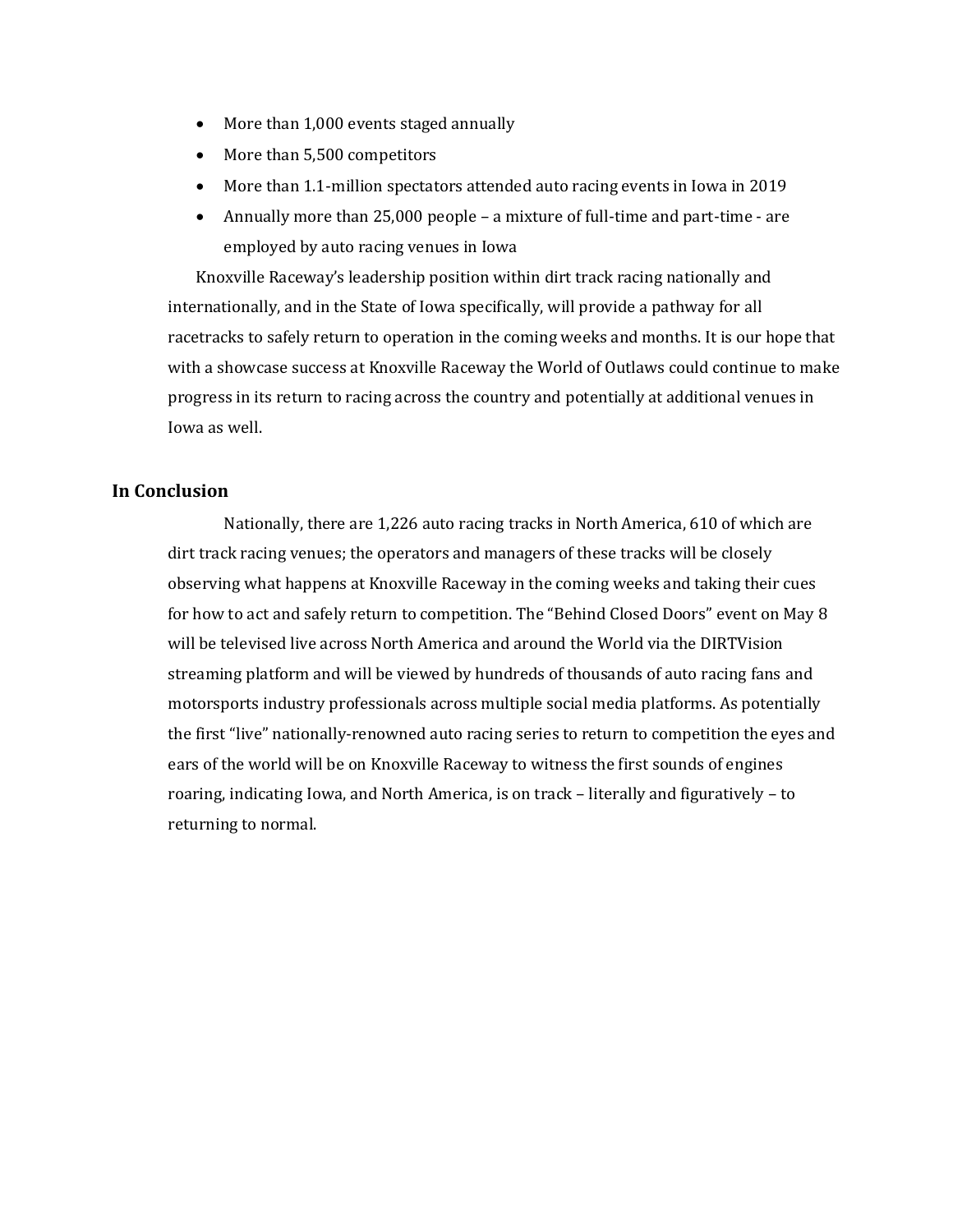# **Exhibit One –** *Attendees*

- 1 x Event Organizer Senior Leader
- 1 x Event Organizer Manager
- 1 x Facility Owner
- 1 x Facility Manager
- 1 x Admission
- 1 x Public Relations
- 2 x PA Announcer
- 1 x Flagman
- 1 x Parking Supervisor / Pace Truck Driver
- 1 x Corner Worker
- 1 x Bathroom Attendant
- 1 x Track Photographer
- 4 x Track Preparation Crew
- 16 x Dedicated Push Trucks
- 6 x Recovery Specialists in three (3) Trucks
- 8 x Fire-Safety Specialists in Fire-Rescue Vehicle
- 6 x EMT-Paramedics in Ambulances *(COVID-19 Screening Coordinator)*

\_\_\_\_\_\_\_\_\_\_\_\_\_\_\_\_\_\_\_\_\_\_\_\_\_\_\_\_\_\_\_\_\_\_\_\_\_\_\_\_\_\_\_\_\_\_\_\_\_\_\_\_\_\_\_\_\_\_\_\_\_\_\_\_\_\_\_\_\_\_\_\_\_\_\_\_\_\_\_\_\_\_\_\_\_\_\_\_\_\_\_\_\_\_\_\_\_\_\_\_\_\_\_\_\_

- 2 x Uniformed Officers
- 3 x Security Guard
- 4 x Core Race Officials *(Series/Race Director, Scoring, Pit Steward, Tech)*
- 4 x Supplemental Race Officials *(Pit Steward #2, Track Steward, Registration, Coordinator)*
- 48 x Driver
- 192 x Crew Member *(Four (4) per race car)*
- 6 x Competitor Support *(Hoosier, VP & Parts)*
- 12 x Event Organizer Designated Sponsors/VIP Guests/Board Members
- 8 x Broadcast Crew
- 1 x Local Government Monitor

# **Total: 333**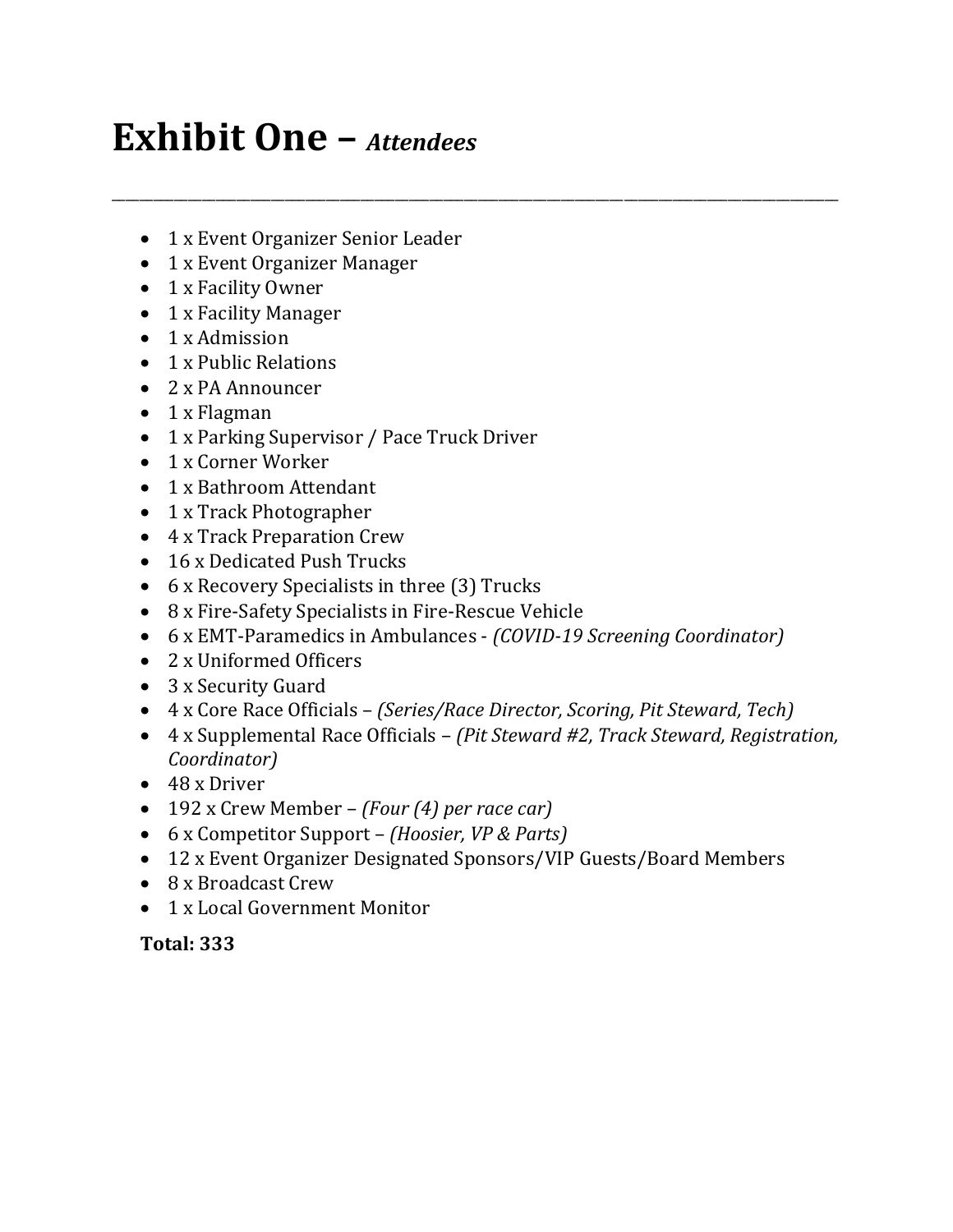# **Exhibit Two –** *Track & Facility Information*

**LOCATION:** Knoxville Raceway, 1000 N Lincoln Street, Knoxville, IA 50138

**\_\_\_\_\_\_\_\_\_\_\_\_\_\_\_\_\_\_\_\_\_\_\_\_\_\_\_\_\_\_\_\_\_\_\_\_\_\_\_\_\_\_\_\_\_\_\_\_\_\_\_\_\_\_\_\_\_\_\_\_\_\_\_\_\_\_\_\_\_\_\_\_\_\_\_\_\_\_\_\_\_\_\_\_\_\_\_\_\_\_\_\_\_\_\_\_\_\_\_\_\_\_\_\_\_**

**EVENT DATE(S):** May 8, 2020 *(May 9, 2020 Raindate)*

**EVENT NAME:** World of Outlaws Invitational

**COMPETITION/SERIES:** World of Outlaws NOS Energy Drink Sprint Cars

i. 410-cubic inch open-wheel winged sprint cars

| <b>Title</b>               | <b>Name</b>            | <b>Cell Number</b> | Email                        |  |
|----------------------------|------------------------|--------------------|------------------------------|--|
| <b>Event</b>               |                        |                    |                              |  |
| Facility Owner/Rep         | John McCoy             | 641.891.4395       | Johnm@knoxvilleraceway.com   |  |
| <b>Facility Manager</b>    | Kendra Jacobs          | 704.619.9638       | Kendraj@knoxvilleraceway.com |  |
| <b>WRG Event Director</b>  | Jeff Hachmann          | 315.283.3367       | jhachmann@dirtcar.com        |  |
| <b>WoO Series Director</b> | <b>Carlton Reimers</b> | 704.467.7642       | creimers@dirtcar.com         |  |
| <b>Senior Leadership</b>   |                        |                    |                              |  |
| Event Organizer Leadership | <b>Brian Carter</b>    | 704.425.5386       | bcarter@dirtcar.com          |  |
| Event Organizer Leadership | Ben Geisler            | 704.699.4565       | bgeisler@dirtcar.com         |  |

#### **KEY CONTACTS**

# **CURRENT COUNTY MANDATES IN PLACE** (*County*)

i. No additional supplementary mandates to State orders (as of April 27, 2020)

# **CURRENT STATE PROCLAMATION - Issued 4/27/20 effective May 1-27, 2020** (*State*)

i. **Proclamation Overview:** In the 77 counties, the proclamation permits restaurants, fitness centers, malls, libraries, race tracks, and certain other retail establishments to reopen in a limited fashion with public health measures in place. In addition, the proclamation lifts the restriction on religious and spiritual gatherings so long as churches and other gathering hosts implement reasonable public health measures. All other regulatory relief previously provided to affected Iowans is also extended until Wednesday, May 27, 2020.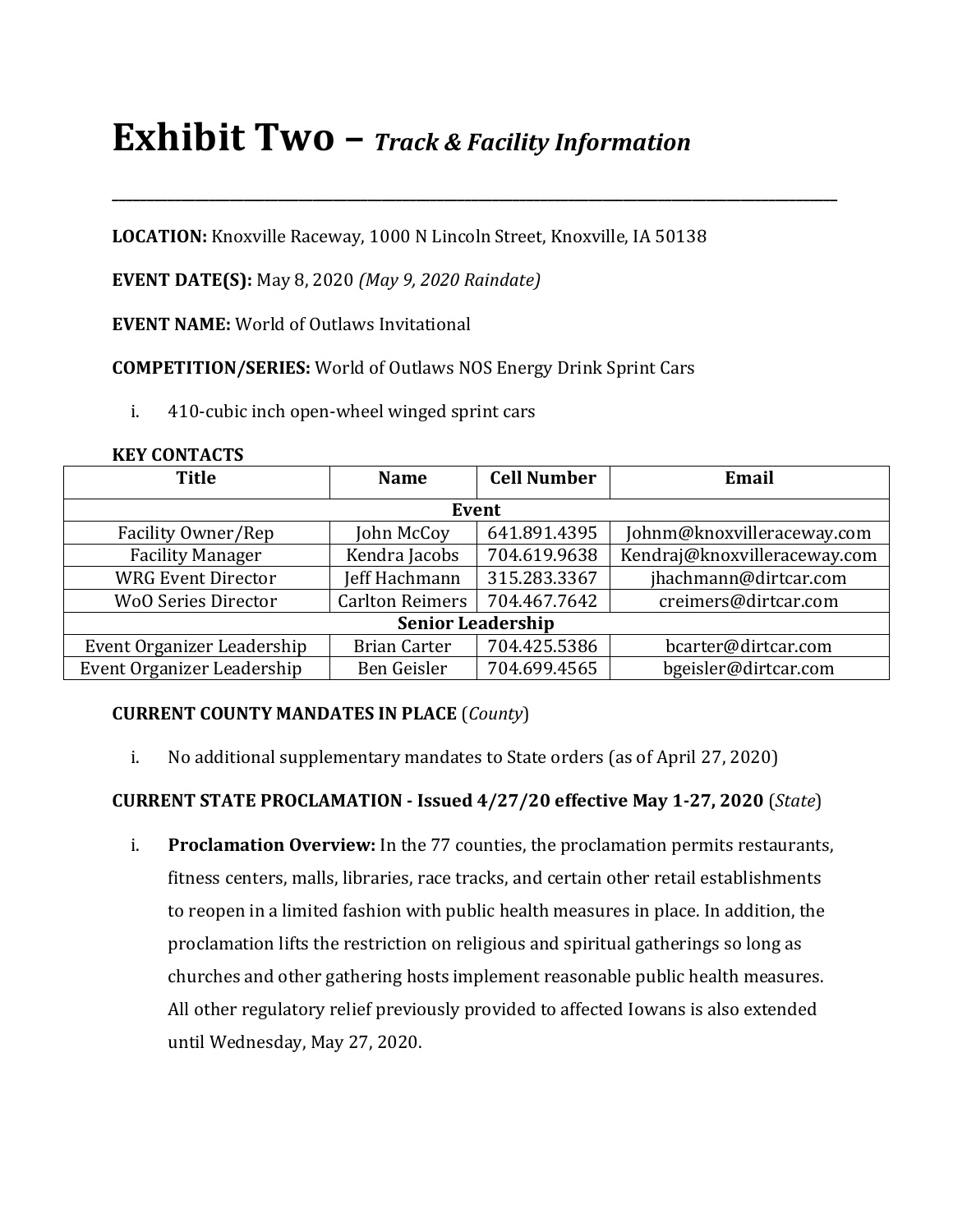ii. **Race Tracks:** A speedway or race track, other than a track conduction horse or dog races, may reopen its operations provided that it does not permit any spectators to attend its events in person.

## **FACILITY** [see map below]

- i. **ONE (1) ENTRANCE(S):** Property Gate Entrance Gate 1
	- i. COVID-19 Screening
	- ii. Pit Admission 1
	- iii. Security 1

## **ii. ZONE 1: Staging**

i. Pit Steward

## **iii. ZONE 2: Official Area**

i. Race Officials

## **iv. ZONE 3: Pit Area 1**

- a. Permitted Access only
	- i. Competitors  $-22$  (groups of 5)
	- ii. Broadcast -2

#### **v. ZONE 4: Pit Area 2**

- a. Permitted Access only
	- i. Competitors 22 (groups of 5)
	- ii. Hoosier / VP / Parts 6
	- iii. Broadcast 2

#### **vi. ZONE 5: Pit Area 3**

- i. Competitors 15 (groups of 5)
- ii. Broadcast 2

# **vii. ZONE 6: Safety Area**

- i. Wrecker/Push Truck 4
- ii. Fire Safety 4
- iii. Ambulance 4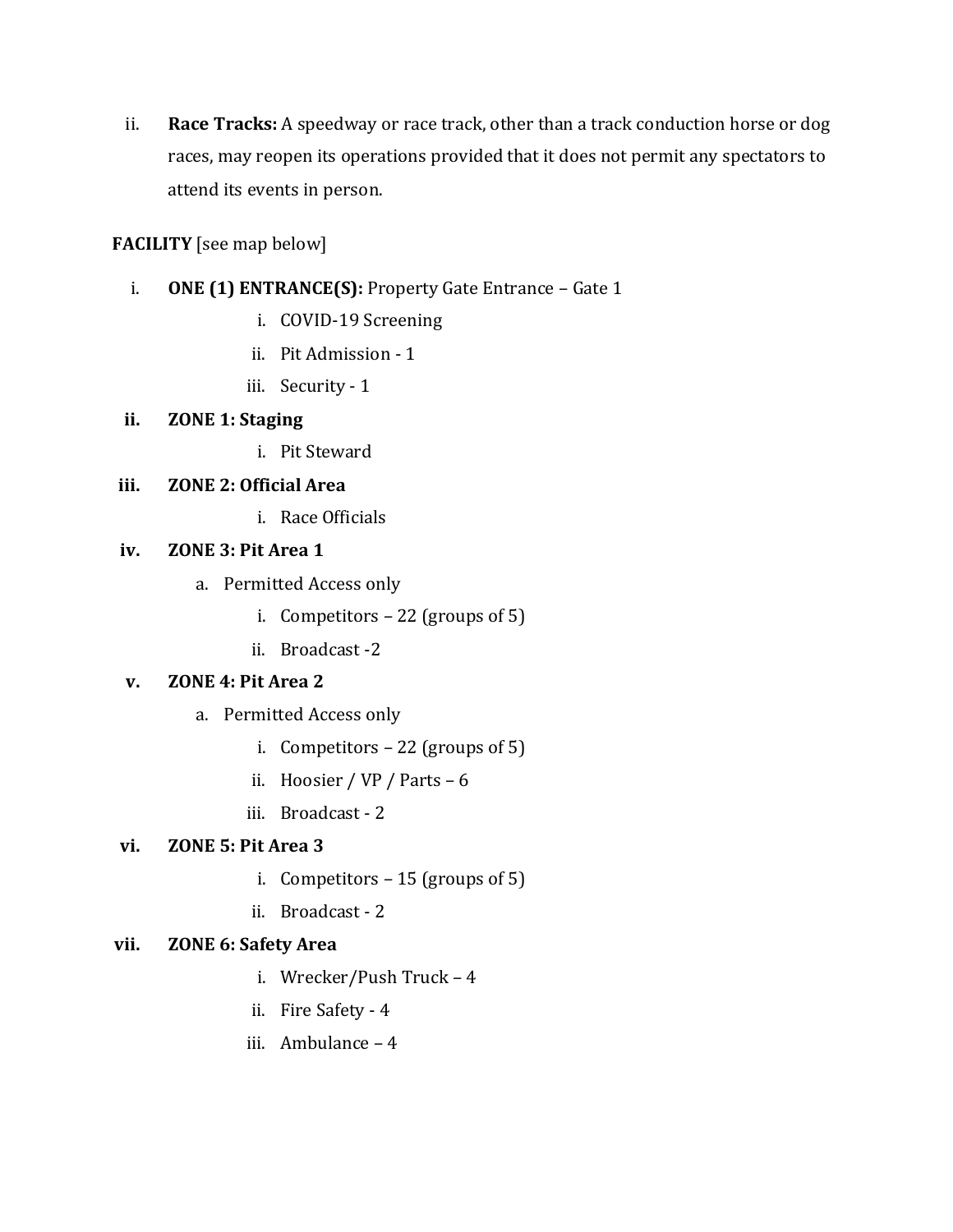# **viii. ZONE 7: Safety Area**

- i. World of Outlaws Command Center 4
- ii. Wrecker/Push Truck 4
- iii. Fire Safety 4
- iv. Ambulance 4
- v. Bathroom Attendant 1
- vi. VIP 12

#### **ix. ZONE 8: Control Tower**

- a. Permitted Access only
	- i. Race Operations 4
	- ii. Raceway Senior Leadership 2
	- iii. WRG Senior Leadership 2
	- iv. Broadcast 2

# **x. ZONE 9: Grandstand and Surrounding Areas**

- a. Permitted Access only
	- i. Event Operations 2
	- ii. Medical Personnel 1
	- iii. Security/Gate Staff 2
	- iv. Broadcast 2

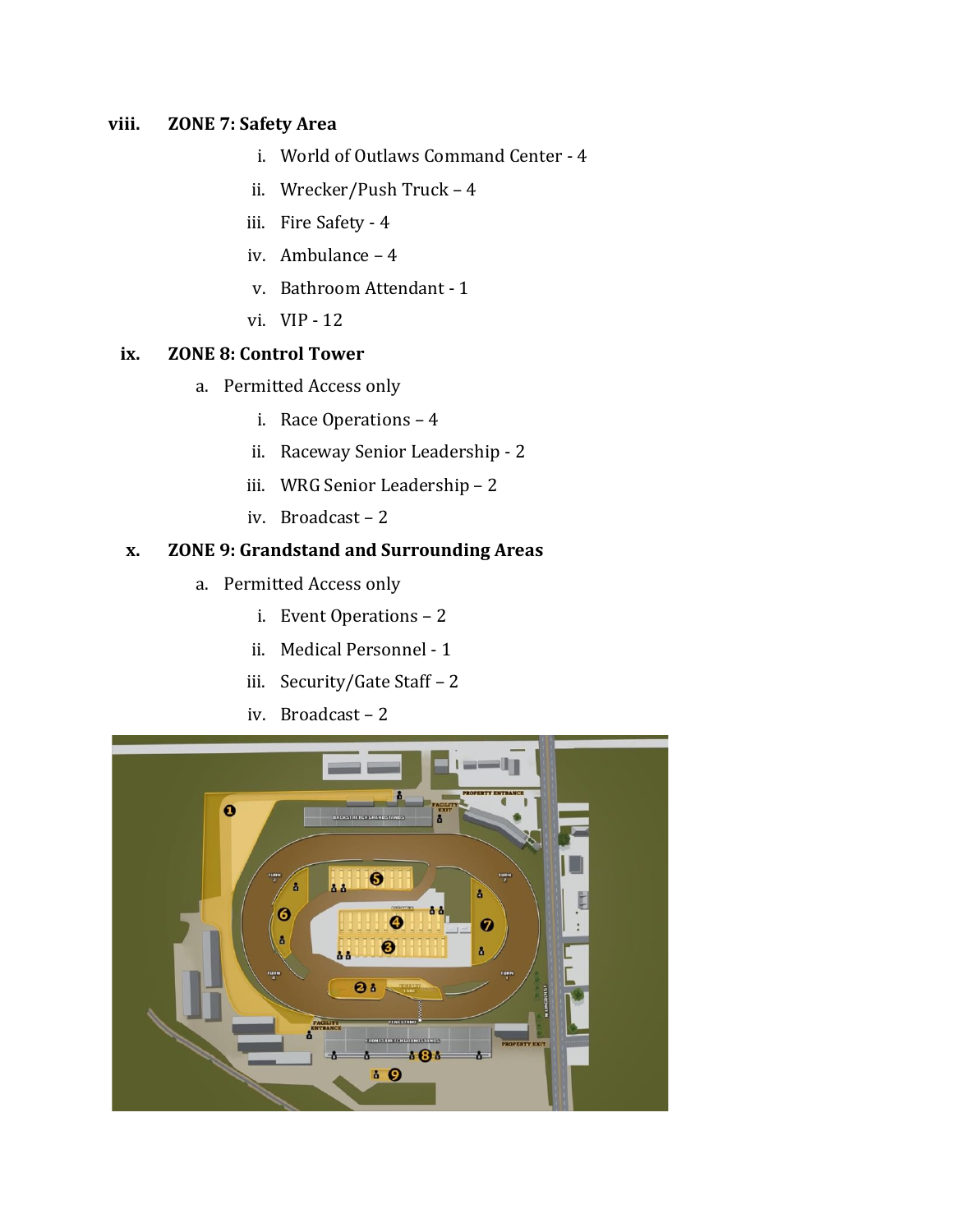# **Exhibit Three – Timed Event -** *Competition Format*

- **Staff and WRG/World of Outlaws Officials arrive: 1pm**
- **Participants & Event Staff arrive: 3-5pm**
- Hot Laps & Qualifying *(2 laps)*
- Invocation & Anthem *(Recorded)*: 7:25pm
- **Racing: 7:30pm**
	- o Heats 4 *(8 laps)*
	- o C-Main *(10 laps)*
	- o Dash *(6 laps) -* Top 8 2 from each heat
	- o Last Chance Showdown *(12 laps)*
	- o Feature *(30 laps)*
		- Lined up by Dash finish and remaining qualifying cars through heats
	- o Victory Lane
		- Driver & Team Members
		- Photographer & PR *(if applicable)*
		- Broadcast Crew & Announcer
- **Event completion: 9:30pm**
- **ALL Track Exit: 10:30pm**

#### **Single-Feature Purse (\$10,000 to win)**

| \$10,000.00 | \$2,050.00 | \$800.00 |
|-------------|------------|----------|
| \$5,500.00  | \$2,000.00 | \$800.00 |
| \$3,200.00  | \$1,500.00 | \$800.00 |
| \$2,800.00  | \$1,200.00 | \$800.00 |
| \$2,500.00  | \$1,100.00 | \$800.00 |
| \$2,300.00  | \$1,050.00 | \$800.00 |
| \$2,200.00  | \$1,000.00 | \$800.00 |
| \$2,100.00  | \$900.00   | \$800.00 |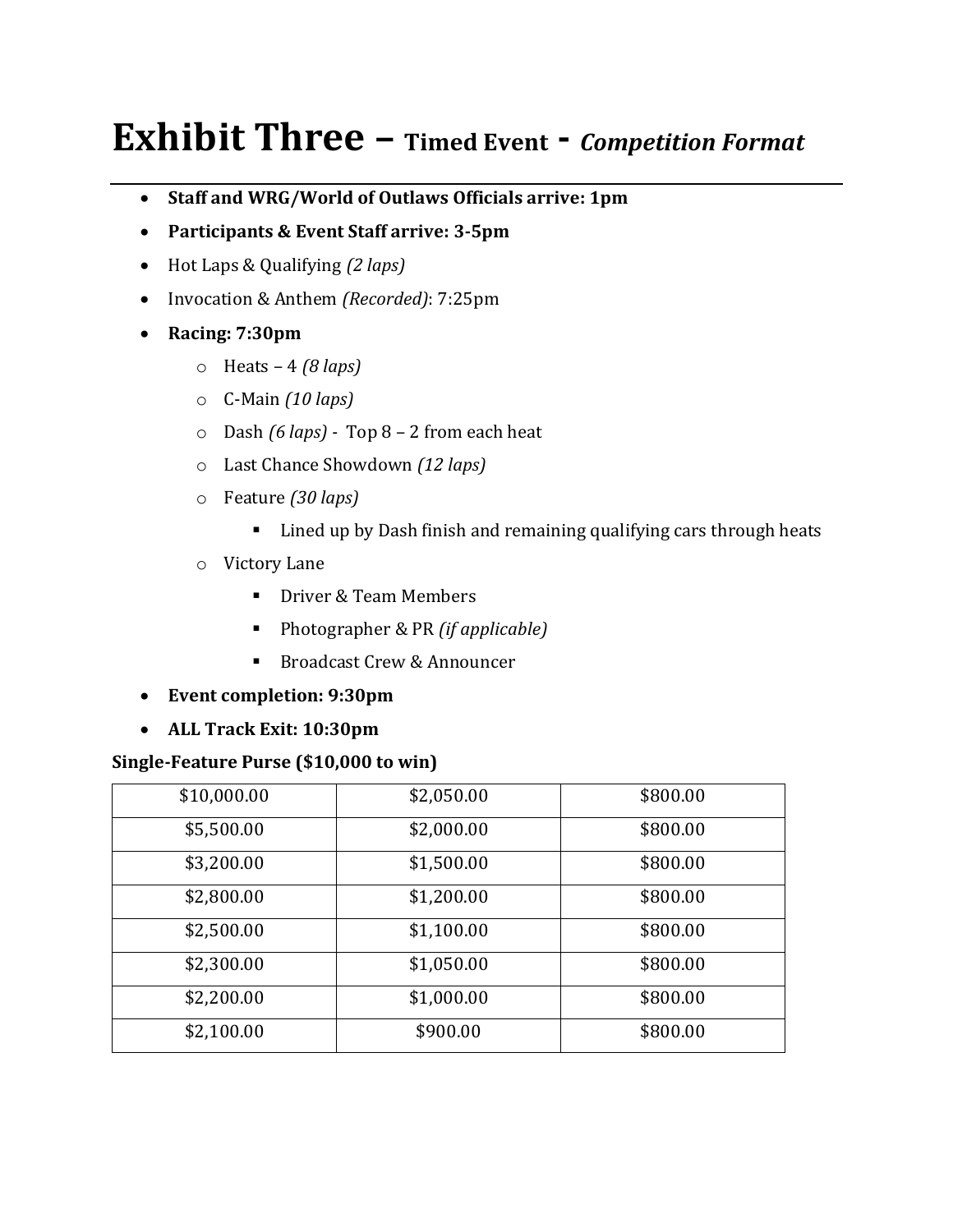# **Exhibit Four –** *Participant Guidelines*

In preparing for the return to racing you will read about [**CLEAN-COVER-CONFINE]**. As the country, and motorsports in particular, gradually eases back into business it is important to remember that everyone needs to remain aware of reducing and eventually eliminating the spread of COVID-19. Keeping these three simple words in mind as you go about your business will enable all of us to work toward the time when tracks will reverberate to the sound of race cars and the cheering of race fans.

# **1. PRE-EVENT**

#### **a. HEALTH**

- i. If Participant is sick or displays symptoms of COVID-19, STAY HOME
- ii. Covid-19 Symptoms includes Fever, Muscle Pain, Cough, Headache, Shortness of breath or difficulty breathing, Sore Throat, Loss of Taste or Smell, Chills or Repeated Shaking with Chills.
- iii. CDC COVID-19 Symptoms/Symptoms of Coronavirus Guidelines: [https://www.cdc.gov/coronavirus/2019-ncov/symptoms](/Users/jeffhachmann/Dropbox%20(World%20Racing%20Group)/Events%20Team%20Shared/WoO/2020%20WoO/Admin/COVID-19/Exhibits/CDC)[testing/symptoms.html](/Users/jeffhachmann/Dropbox%20(World%20Racing%20Group)/Events%20Team%20Shared/WoO/2020%20WoO/Admin/COVID-19/Exhibits/CDC)

#### **b. PERSONAL HYGIENE**

- i. Participants should wash hands with soap and water every 20-minutes throughout the day…Sanitizer should ONLY support hand-washing, not take the place of. **[CLEAN]**
- ii. Participants should wash hands after being in a public place, after blowing nose, coughing, or sneezing; preparing and/or consuming food. **[CLEAN]**
- iii. Participants should avoid touching their face. **[CLEAN-COVER]**
- i. CDC Hand-Washing & Hand Sanitizer Guidelines: <https://www.cdc.gov/handwashing/when-how-handwashing.html>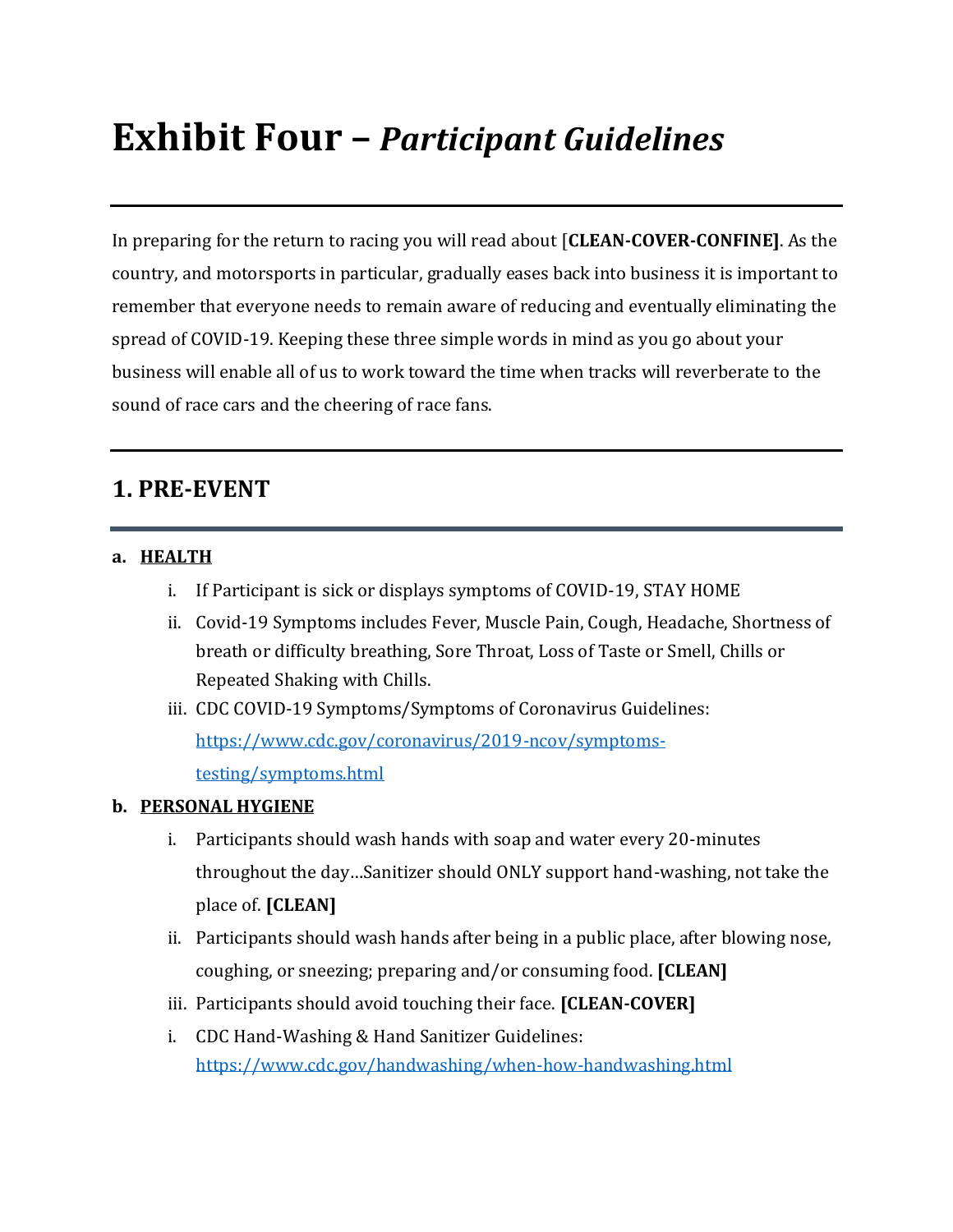## **c. PREPARATION**

- i. Forty-eight (48) car field by Invitation ONLY *(Series Director and Track Promoter).*
- ii. Entry & Pit Pass payment must be submitted by May 4, 2020 *(Monday)* at 5pm EST.
- iii. Participants are encouraged to bring cloth Face Cover *(or similar)* and Gloves…PLEASE DO NOT use any medical-style Face Masks or Gloves that would otherwise be used by a health care worker. Special consideration may need to be given to the fact that some Staff will be communicating via 2-way or 1-way radios. **[COVER]**
- iv. Event Organizer and/or Officiating Crew will provide Participants with Participant Notes & Event Guidelines no later than May 6, 2020 (Wednesday) .
- v. Participants should be prepared to stay in Race Haulers or Personal Motorhomes following event, but not onsite at Knoxville Raceway. Parking for Motorhomes is located off the backstretch across Larson St. *(Old Pamida Building Lot).* **[CONFINE]**

# **d. CLEANING**

- i. Participants and Race Teams shall professionally clean & disinfect all equipment prior to arrival to the Facility. **[CLEAN]**
- ii. It is highly recommended that all trucks, trailers, motorhomes and personal vehicles be actively disinfected through a wipe-down process by individual attendees prior to arrival at the Event. Professional cleaning services may be considered by some Participants. **[CLEAN]**

# **e. CONSIDERATIONS**

- i. If you live with someone over the age of 65 or with underlying medical conditions, you should consider staying home or be prepared to self-quarantine upon your return. **[CONFINE]**
- ii. CDC 'How to Protect Yourself & Others' Guidelines: [https://www.cdc.gov/coronavirus/2019-ncov/prevent-getting](https://www.cdc.gov/coronavirus/2019-ncov/prevent-getting-sick/prevention.html)[sick/prevention.html](https://www.cdc.gov/coronavirus/2019-ncov/prevent-getting-sick/prevention.html)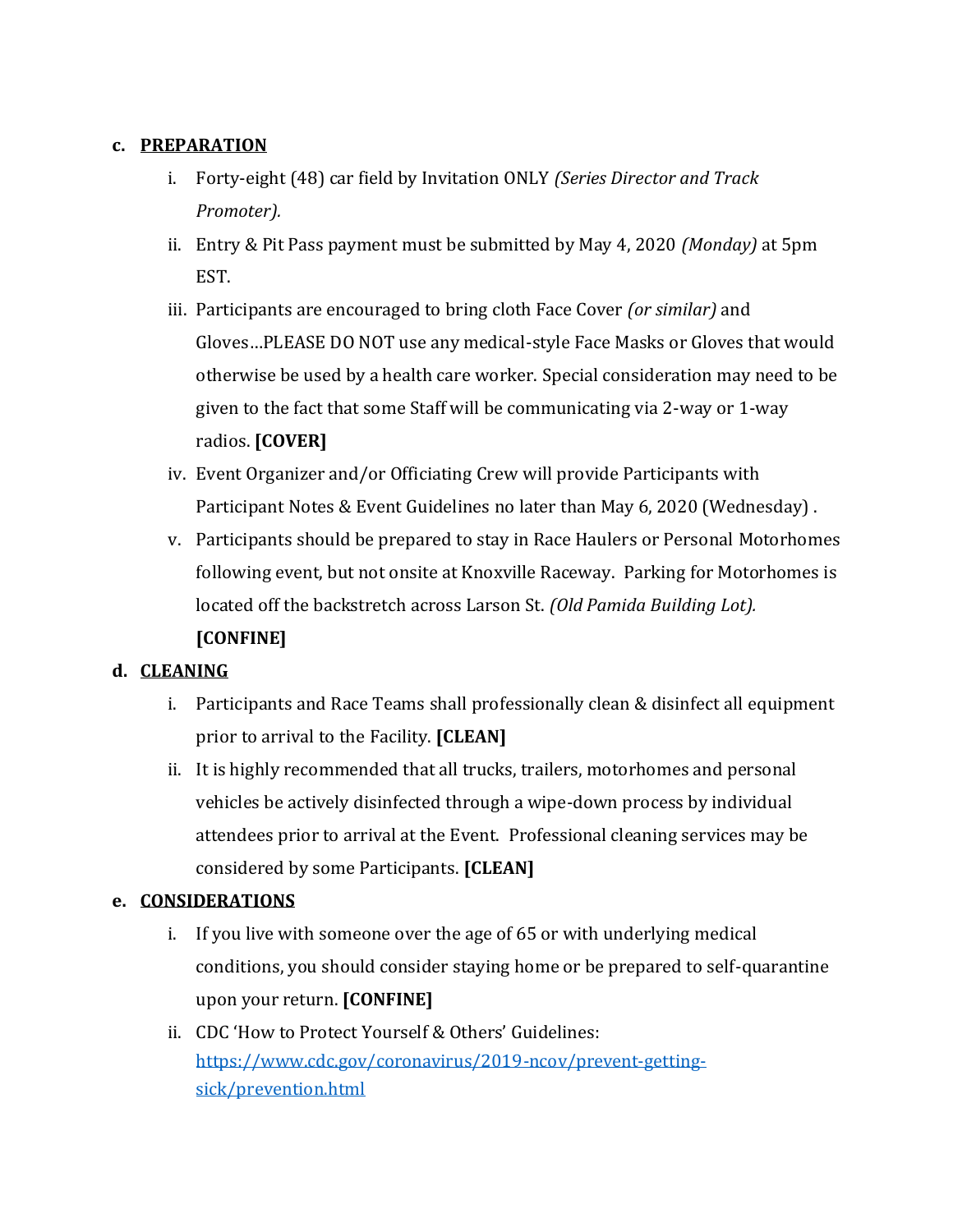# **f. TRAVEL**

- i. Participants should travel and attend with household contacts only if possible. **[CONFINE]**
- iii. CDC Travel Considerations: [https://www.cdc.gov/coronavirus/2019](https://www.cdc.gov/coronavirus/2019-ncov/travelers/travel-in-the-us.html) [ncov/travelers/travel-in-the-us.html](https://www.cdc.gov/coronavirus/2019-ncov/travelers/travel-in-the-us.html)

# **2. EVENT EXPERIENCE**

# a. **KEY TIMES**

- i. 3-5pm: Participants Arrival
- ii. 7:30pm: Racing
- iii. 9:30pm: Event Completion
- iv. 10:30pm: ALL Exit

# b. **ARRIVAL**

- i. Participants will not be allowed to enter the Facility before 3pm and ALL TEAMS should arrive together with their confirmation letter and ALL five (5) Attendees *(Driver & Crew Members)* . Participants in personal vehicles should arrive at the same time as their Race Hauler. ALL Participants must enter facility between 3-5pm.
- ii. Upon arrival to the Facility you should be prepared for a COVID-19 Screening up to and including a Temperature Test.
	- a. Temperature scanners will be used to test all Attendees entering the Facility. Any Attendee with a temperature of 100.4 degrees or higher will not be allowed into the Facility.
- iii. Participants will be escorted and should leave one (1) parking space *(10')* in between ALL Race Haulers. **[CONFINE]**

# c. **TRANSACTIONS**

i. There will be NO Cash or Check transactions at the Facility…ALL transactions must be by Credit or Debit Card.

# d. **SOCIAL DISTANCING**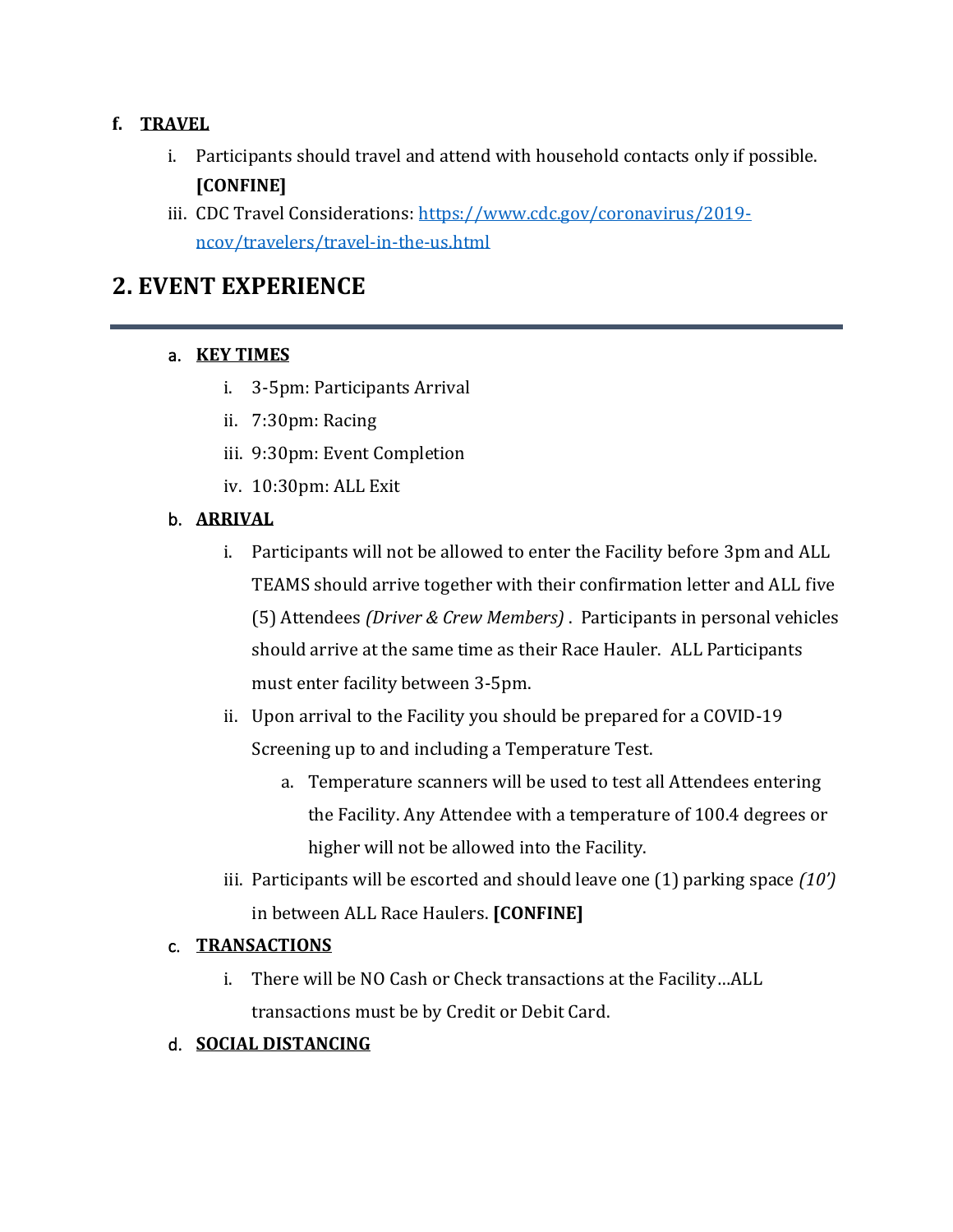- i. Participants should practice Social Distancing *(6' separation per individual)* at ALL times at the event including any necessary one-on-one conversation. **[CONFINE]**
- ii. CDC Social-Distancing Guidelines: [https://www.cdc.gov/coronavirus/2019-ncov/prevent-getting](https://www.cdc.gov/coronavirus/2019-ncov/prevent-getting-sick/social-distancing.html)[sick/social-distancing.html](https://www.cdc.gov/coronavirus/2019-ncov/prevent-getting-sick/social-distancing.html)

# e. **GROUPS**

i. Participants should not congregate in groups larger than six (6) and when/if doing so they should practice Social-Distancing and should wear cloth face covers. **[COVER-CONFINE]**

# f. **PERSONAL HYGIENE**

- i. There will be hand-washing stations located throughout the Facility. Participants should wash hands with soap and water every 20-minutes throughout the day…Sanitizer should ONLY support hand washing, not take the place of. **[CLEAN]**
- ii. ALL Attendees will be provided a 1oz. Sanitizer bottle and World of Outlaws cloth face-covering. **[COVER]**
- iii. Participants should avoid touching their face. **[COVER-COVER]**
- iv. Participants should cover ALL coughs & sneezing. **[COVER]**
- v. If Participant feels symptoms at the event, please let an Official know immediately.
	- a. COVID-19 Symptoms includes Fever, Muscle Pain, Cough, Headache, Shortness of breath or difficulty breathing, Sore Throat, Loss of Taste or Smell, Chills or Repeated Shaking with Chills.
- vi. CDC Hand-Washing & Hand Sanitizer Guidelines: <https://www.cdc.gov/handwashing/when-how-handwashing.html>

# g. **ACCESSIBLE AREAS**

i. ALL Participants MUST stay in the Infield Area *(Zones 3, 4, 5 & 7)*, specifically their designated pit area as much as possible, other than when on the track. **[CONFINE]**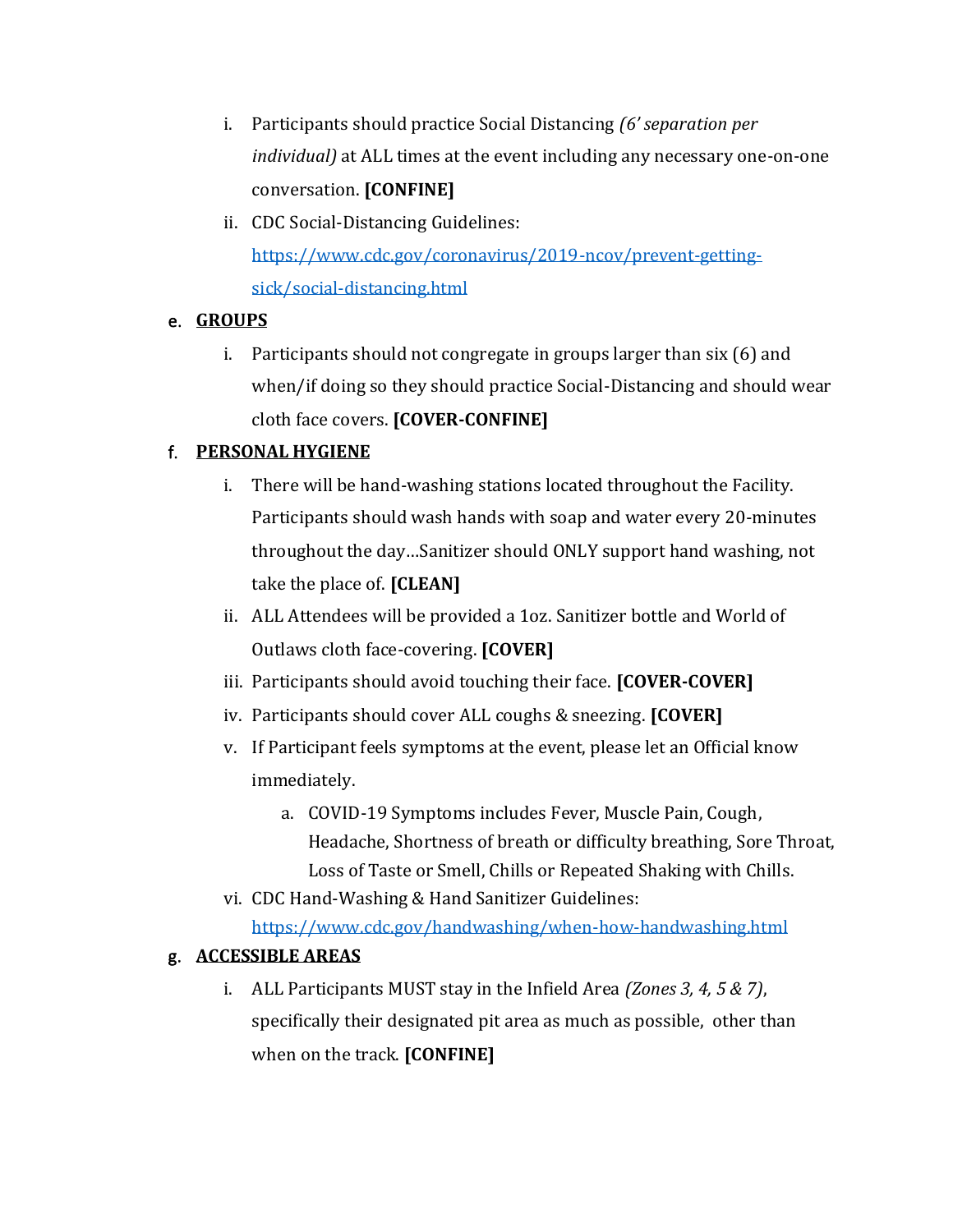ii. There will be NO Participant access in the Public Grandstand Area. **[CONFINE]**

#### h. **SEATING**

i. Participants should view all on-track action from the top of their respective Race Hauler. **[CONFINE]**

## i. **CONCESSIONS**

- i. There will be NO Concessions at this event. We encourage you to bring a cooler with food & beverage…NO Glass…NO Alcohol.
- ii. Food and beverages should be consumed at respective Race Hauler. *(there will be no "Food Court" or seating area for groups)* **[CONFINE]**

# j. **COMPETITION**

- i. World of Outlaws NOS Energy Drink Sprint Car Series
- ii. \$10,000-to-Win
- iii. 24-car Starting Field
- iv. 30 Lap Feature

# **3. POST-EVENT PLAN**

# **a. EXIT**

i. ALL Participants MUST EXIT Facility by 10:30pm.

# **b. PAYOUT**

i. ALL purse and Contingency Award payouts will be distributed following the event via Direct Deposit and/or Check. There will be NO payout distribution onsite.

# **c. CLEANING**

- i. Participants are strongly recommended to use active disinfection of high-use surfaces through a wipe-down prior to leaving the Facility. **[CLEAN]**
- ii. It is highly recommended that Participants conduct additional disinfection upon returning to their homes, places of business or race shops. It is encouraged to employ a lockdown strategy for a period of 96 hours. **[CLEAN-CONFINE]**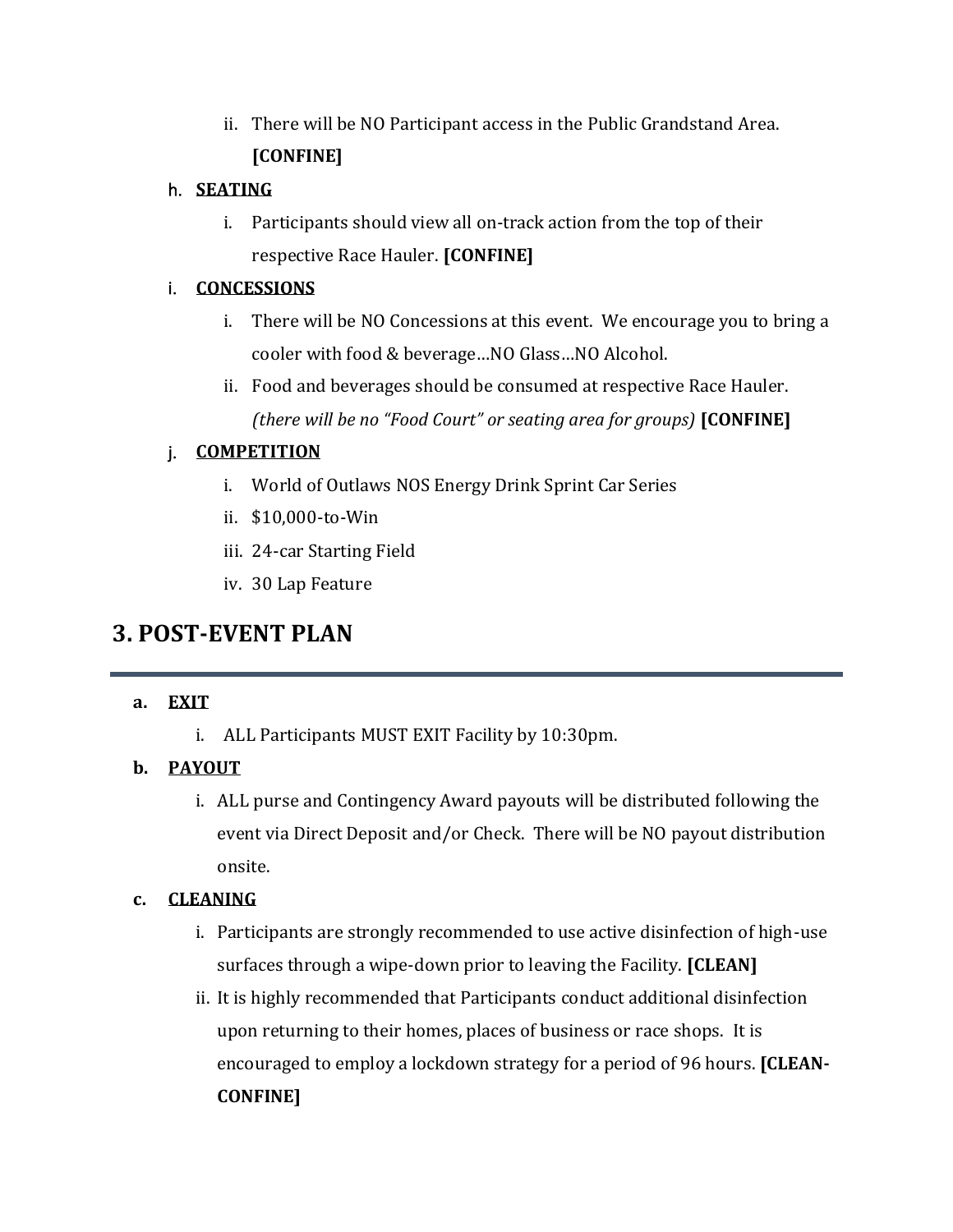## **d. HEALTH**

- i. If an attendee feels any COVID-19 Symptoms within 72 hours of the completion of the event we ask you to contact the event organizer and see your primary doctor. **(CONFINE)**
- a. COVID-19 Symptoms include Fever, Muscle Pain, Cough, Headache, Shortness of breath or difficulty breathing, Sore Throat, Loss of Taste or Smell, Chills or Repeated Shaking with Chills.

# **CDC GUIDLINES**

# b. **SUPPORT DOCUMENTS**

- i. COVID-19 Symptoms
	- a. [https://www.cdc.gov/coronavirus/2019-ncov/symptoms](/Users/jeffhachmann/Dropbox%20(World%20Racing%20Group)/Events%20Team%20Shared/WoO/2020%20WoO/Admin/COVID-19/Operational%20Procedure/CDC)[testing/symptoms.html](/Users/jeffhachmann/Dropbox%20(World%20Racing%20Group)/Events%20Team%20Shared/WoO/2020%20WoO/Admin/COVID-19/Operational%20Procedure/CDC)
- ii. Community Mitigation Strategies
	- a. [https://www.cdc.gov/coronavirus/2019](https://www.cdc.gov/coronavirus/2019-ncov/downloads/community-mitigation-strategy.pdf) [ncov/downloads/community-mitigation-strategy.pdf](https://www.cdc.gov/coronavirus/2019-ncov/downloads/community-mitigation-strategy.pdf)
- iii. Hand Washing & Hand Sanitizer Use
	- a. <https://www.cdc.gov/handwashing/when-how-handwashing.html>
- iv. Mass Gathering Guidelines
	- a. [https://www.cdc.gov/coronavirus/2019-ncov/community/large-](https://www.cdc.gov/coronavirus/2019-ncov/community/large-events/mass-gatherings-ready-for-covid-19.html)[Events/mass-gatherings-ready-for-COVID-19.html](https://www.cdc.gov/coronavirus/2019-ncov/community/large-events/mass-gatherings-ready-for-covid-19.html)
- v. How to Protect Yourself & Others
	- a. [https://www.cdc.gov/coronavirus/2019-ncov/prEvent-getting](https://www.cdc.gov/coronavirus/2019-ncov/prevent-getting-sick/prevention.html)[sick/prEvention.html](https://www.cdc.gov/coronavirus/2019-ncov/prevent-getting-sick/prevention.html)
- vi. Social Distancing Guidelines
	- a. [https://www.cdc.gov/coronavirus/2019-ncov/prEvent-getting](https://www.cdc.gov/coronavirus/2019-ncov/prevent-getting-sick/social-distancing.html)[sick/social-distancing.html](https://www.cdc.gov/coronavirus/2019-ncov/prevent-getting-sick/social-distancing.html)
- vii. Travel Guidelines
	- a. [https://www.cdc.gov/coronavirus/2019-ncov/travelers/travel-in](https://www.cdc.gov/coronavirus/2019-ncov/travelers/travel-in-the-us.html)[the-us.html](https://www.cdc.gov/coronavirus/2019-ncov/travelers/travel-in-the-us.html)
- viii. Aerosol and Surface Stability of SARS-CoV2 as Compared with SARS-CoV1
	- a. <https://www.nejm.org/doi/full/10.1056/NEJMc2004973>
- ix. Cleaning and Disinfection for Community Facilities